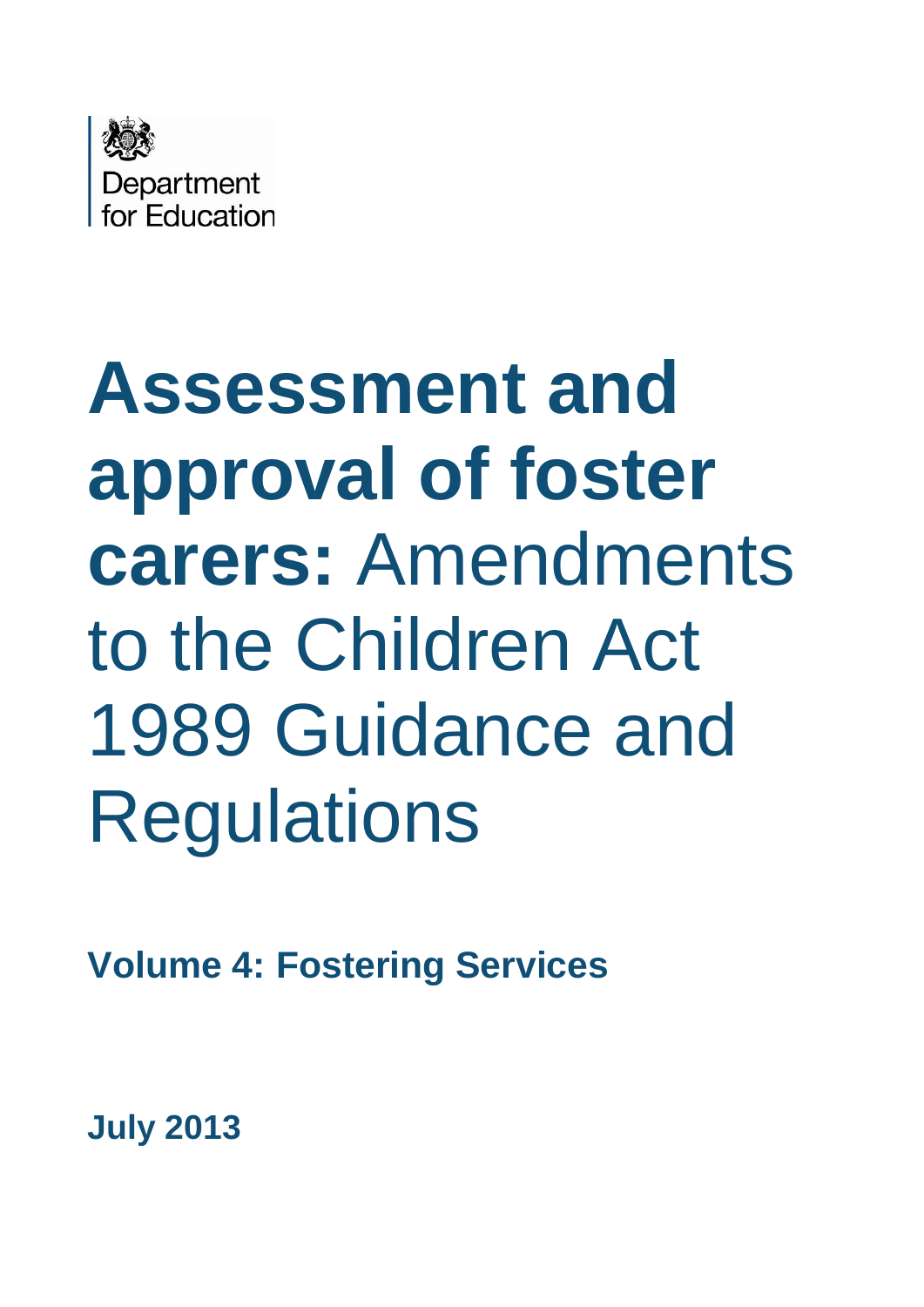# **Contents**

| Summary                                                                                                               | 3              |
|-----------------------------------------------------------------------------------------------------------------------|----------------|
| About this guidance                                                                                                   | 3              |
| Expiry or review date                                                                                                 | 3              |
| What legislation does this guidance refer to?                                                                         | $\overline{4}$ |
| Who is this guidance for?                                                                                             | 4              |
| Key points                                                                                                            | $\overline{4}$ |
| Assessment and approval of foster carers                                                                              | 6              |
| Stage 1 of the assessment                                                                                             | 6              |
| Stage 2 of the assessment                                                                                             | 8              |
| Sharing information for the purposes of foster carer or adopter assessments                                           | 11             |
| Personal information                                                                                                  | 11             |
| Sensitive personal data                                                                                               | 11             |
| Sharing information with another fostering service or adoption agency                                                 | 12             |
| If consent is refused                                                                                                 | 12             |
| Information that should be shared                                                                                     | 12             |
| Foster carers' and adopters' rights to access, obtain a copy of and share information<br>about themselves with others | 13             |
| Timeframe for sharing information                                                                                     | 14             |
| <b>Independent Review Mechanism</b>                                                                                   | 15             |
| The usual fostering limit                                                                                             | 16             |
| Reviews and terminations of approval of foster carers                                                                 | 18             |
| The decision maker                                                                                                    | 19             |
| Further sources of information                                                                                        | 21             |
| Other departmental advice and guidance you may be interested in                                                       | 21             |
| Associated resources (external links)                                                                                 | 21             |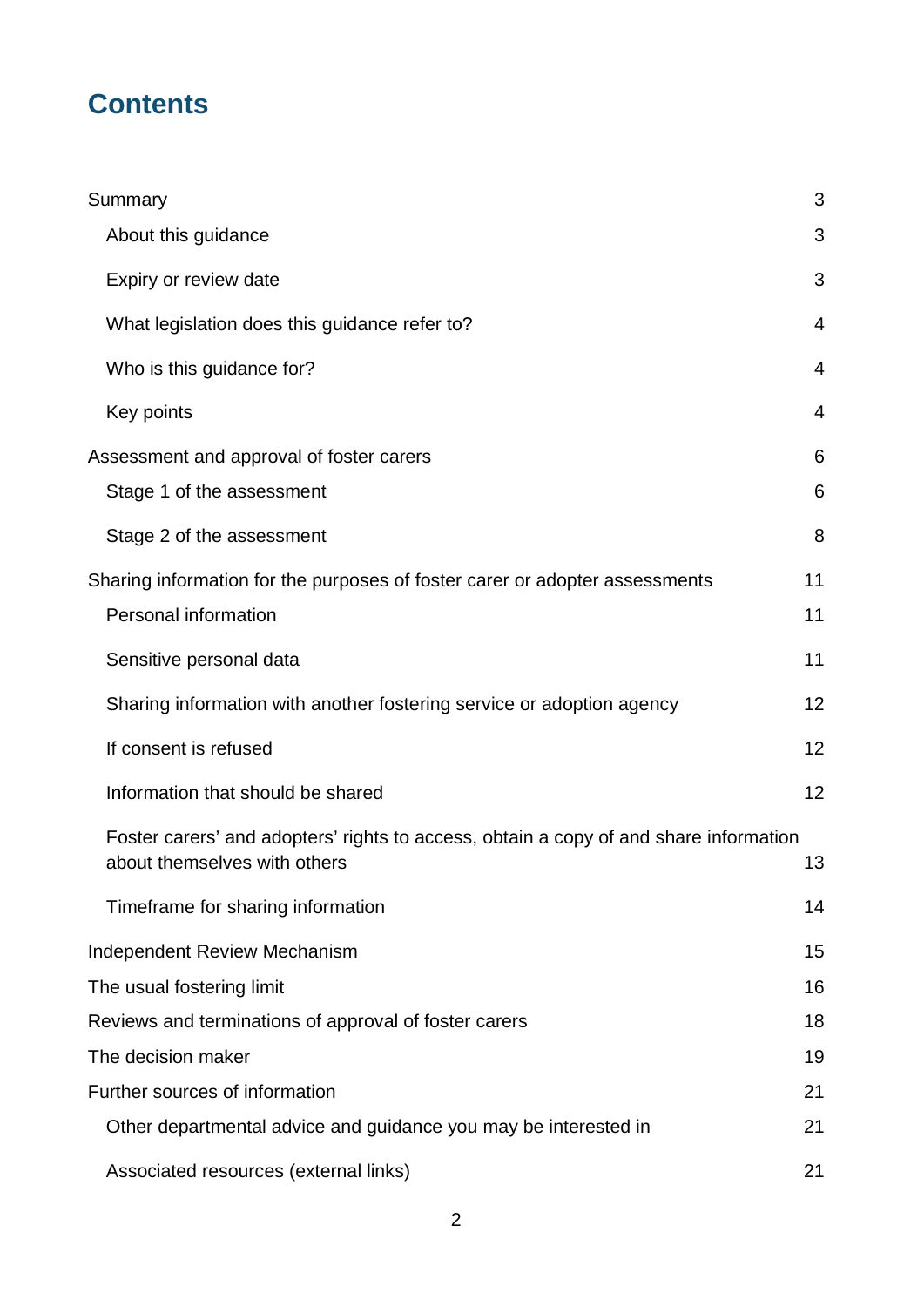# <span id="page-2-0"></span>**Summary**

## <span id="page-2-1"></span>**About this guidance**

The Care Planning, Placement and Case Review and Fostering Services (Miscellaneous Amendments) Regulations 2013 amend the Fostering Services (England) Regulations 2011 with respect to the assessment and approval of foster carers for looked after children. This guidance covers the assessment and approval process as amended, including:

- the assessment process;
- **sharing information for the purpose of assessments;**
- the independent review mechanism;
- reviews and terminations of approval, including changes to terms of approval.

This guidance also covers:

- $\blacksquare$  the usual fostering limit including clarifying that terms of approval must be compatible with the number of children placed, regardless of any exemption to the usual fostering limit;
- terminations of approval including recommending that fostering services advise foster carers considering giving written notice of their resignation, that it automatically takes effect after 28 days even when the notice is withdrawn;
- $\blacksquare$  the decision maker including clarifying that decisions following a review of a foster carer's approval should be made by the decision maker.

This guidance is issued by the Department for Education under section 7 of the Local Authority Social Services Act 1970, which requires local authorities, in exercising their social services functions, to act under the general guidance of the Secretary of State. This guidance should be complied with by local authorities when exercising these functions, unless local circumstances indicate exceptional reasons that justify a variation.

#### <span id="page-2-2"></span>**Expiry or review date**

This guidance replaces the following paragraphs of the Children Act 1989 Guidance and Regulations, Volume 4: Fostering Services:

- 5.29 to 5.38 (assessment and approval of foster carers);
- 5.42 to 5.44 (independent review mechanism);
- 5.46 to 5.53 (the usual fostering limit);
- 5.59 to 5.63 (reviews and terminations of approval of foster carers); and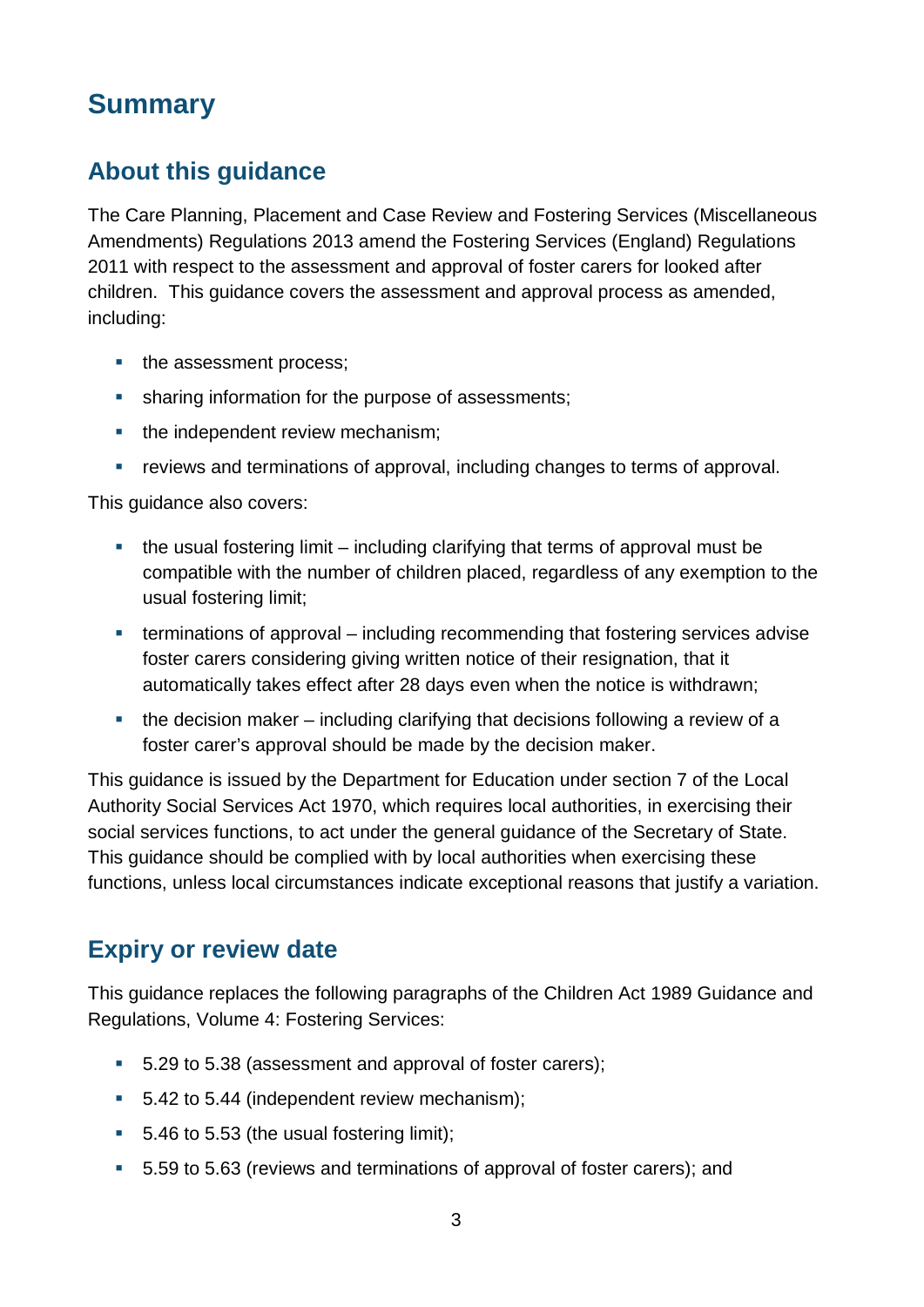■ 5.39 to 5.41 (the decision maker).

It is intended that a consolidated version of the Children Act 1989 Guidance, Volume 4: Fostering Services will be published in 2014. This guidance will form part of that consolidated guidance.

#### <span id="page-3-0"></span>**What legislation does this guidance refer to?**

This guidance refers to:

- The Fostering Services (England) Regulations 2011 as amended by the Care Planning, Placement and Case Review and Fostering Services (Miscellaneous Amendments) Regulations 2013
- **The Adoption Agencies Regulations 2005 as amended by the Adoption Agencies** (Miscellaneous Amendments) Regulations 2013
- The Data Protection Act 1998

#### <span id="page-3-1"></span>**Who is this guidance for?**

This guidance is for local authority:

- children's services social workers;
- **supervising social workers;**
- **frontline managers who have particular responsibilities in relation to looked after** children;
- **lead members;**
- **directors of children's services;**
- **EXECUTE:** managers of services for looked after children;
- commissioners of services for looked after children.

It is also relevant to independent fostering services and foster carers. Looked after children and the families of looked after children may also have an interest.

## <span id="page-3-2"></span>**Key points**

The process for assessing a person's suitability to foster consists of two parts. These can be carried out concurrently, but the information required for stage 1 must be sought as soon as possible, and the decision about whether an applicant has successfully completed stage 1 must be made within 10 working days of all the information required in that stage being received.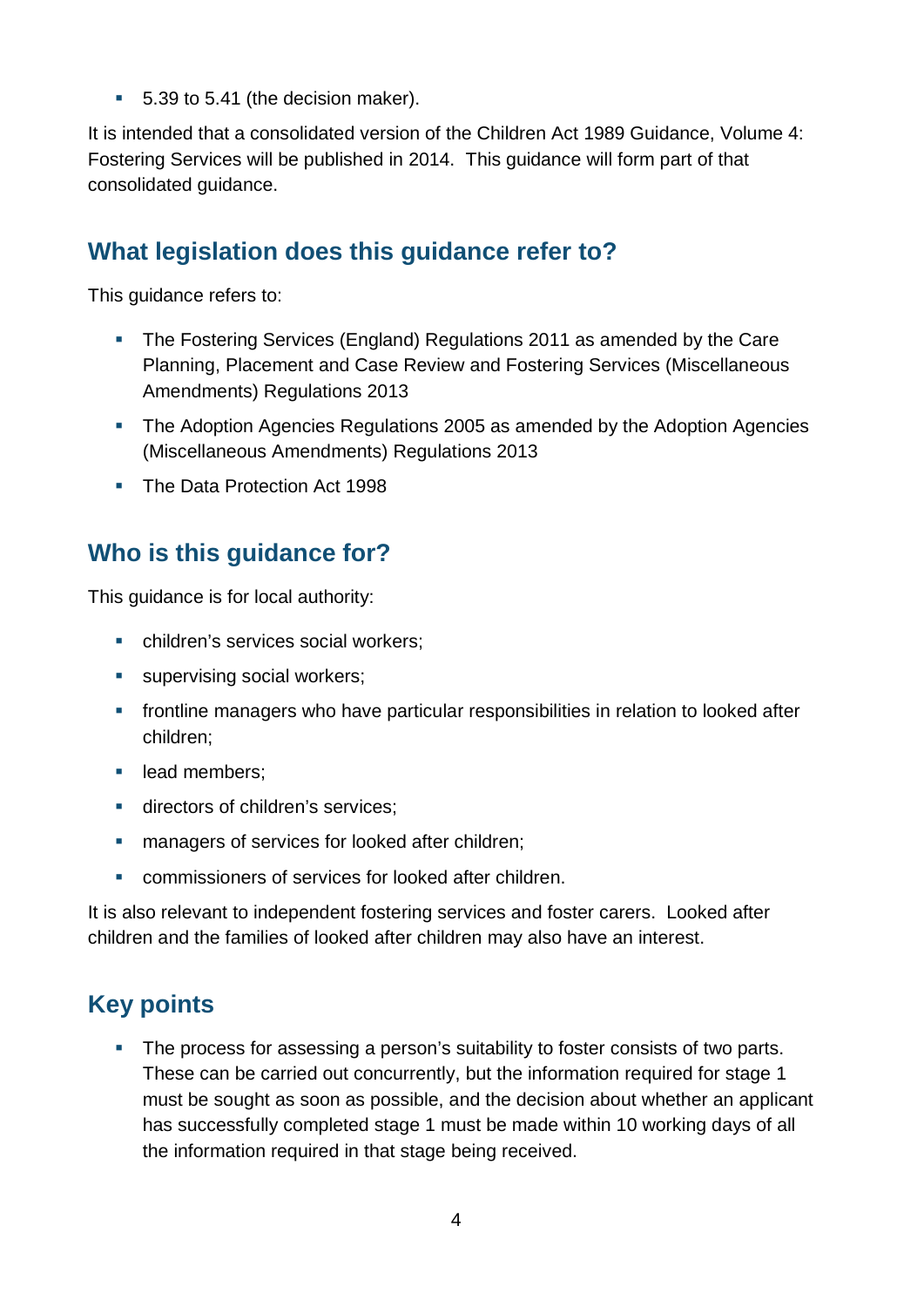- If in stage 1 it is decided that an applicant is not suitable to foster, the applicant has no right to a review of this decision by the independent review mechanism (IRM) or to make representations to the fostering service provider. But if in stage 2, following a brief or full report, it is determined that an applicant is not suitable to foster, the applicant must be informed in writing that they may (within 28 calendar days) seek a review of this determination by the IRM or make representations to the provider.
- A fostering service assessing a person's suitability to foster can access the person's previous fostering or adoption records to inform the assessment (subject to relevant consents). When sharing information about individuals applying to foster or adopt, it is important that this is done in a way that protects their personal information.
- If an applicant has been a foster carer in the previous 12 months, and a written reference from their previous fostering service is obtained, there is no requirement to also interview personal referees (though there is a power to do so).
- A decision to change a foster carer's terms of approval can be implemented immediately if the foster carer provides written agreement to the change and there is a written statement concerning the foster family's support needs.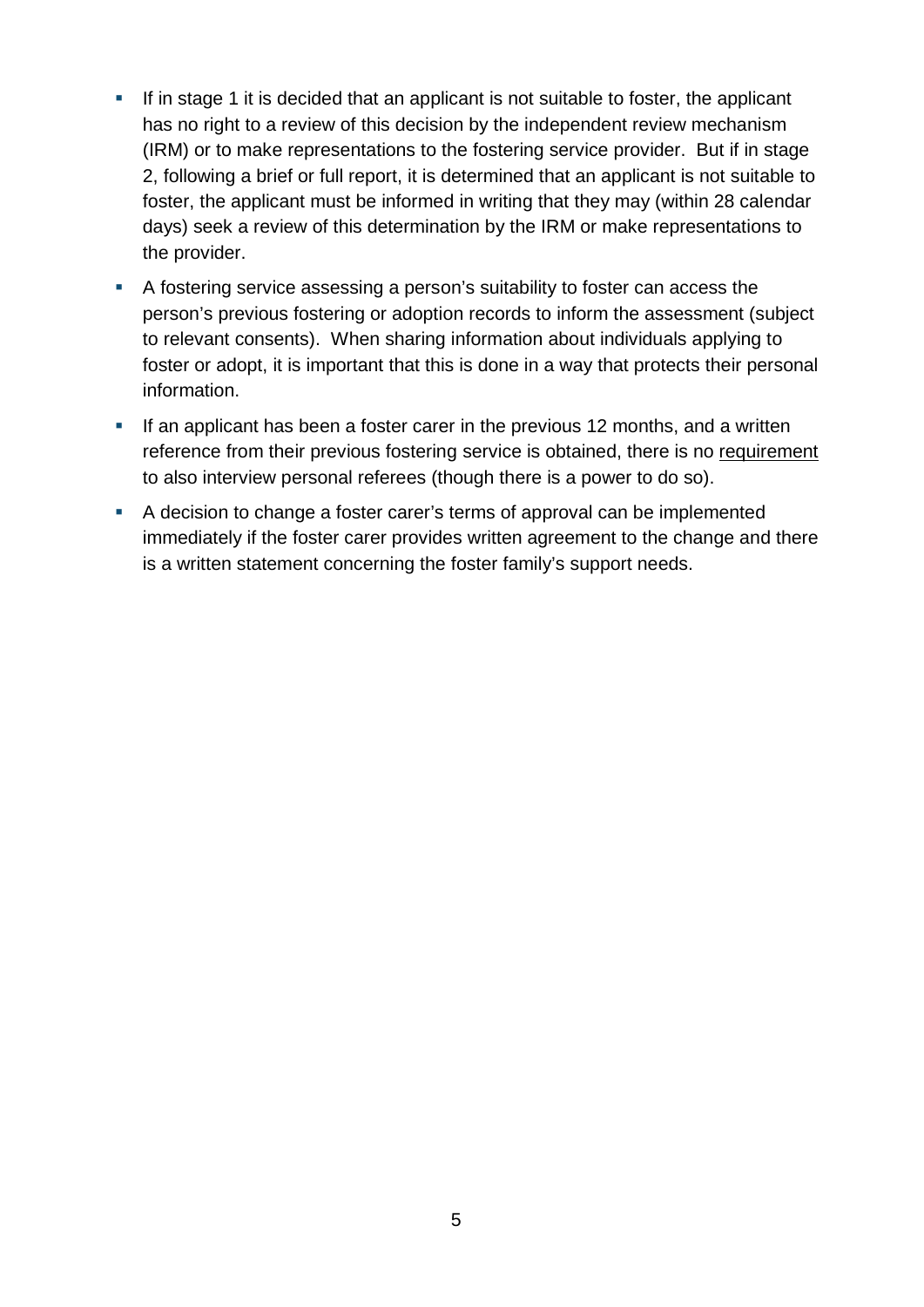## <span id="page-5-0"></span>**Assessment and approval of foster carers**

No one has a right to be a foster carer - fostering decisions must focus on the interests of the child.

#### <span id="page-5-1"></span>**Stage 1 of the assessment**

When a person applies to a fostering service to become a foster carer, the fostering service may assess their suitability to foster. If the fostering service is not currently recruiting foster carers, or if the applicant's "offer" is not compatible with the fostering service's current recruitment objectives (e.g. the applicant wishes to foster babies but the service is currently only recruiting foster carers for teenagers), the fostering service may decide not to proceed to an assessment (and might suggest the applicant try another fostering service). Otherwise, when a person applies to foster, the fostering service should assess their suitability in accordance with regulation 26. Regulation 26(1A) requires the fostering service to:

- obtain the information specified in Part 1 of Schedule 3:
	- the applicant's full name, address and date of birth;
	- details of the applicant's health, supported by a medical report;
	- **•** particulars of other adult household members;
	- particulars of children in the applicant's family (whether or not they are members of the household) and any other children in the household;
	- **•** particulars of the household's accommodation;
	- the outcome of any request or application made by the applicant, or any member of the applicant's household, to foster or adopt children or for registration as an early or later years provider under Part 3 of the Childcare Act 2006, including particulars of any previous approval or refusal of approval;
	- the name and address of any fostering service that the applicant has been an approved foster carer for in the preceding 12 months;
	- names and addresses of two persons who will provide personal references for the applicant;
	- **EXTERN** in relation to the applicant and each member of their household aged 18 or over, an enhanced Disclosure and Barring Service (DBS) Certificate;
	- details of any current and any previous marriage, civil partnership or similar relationship.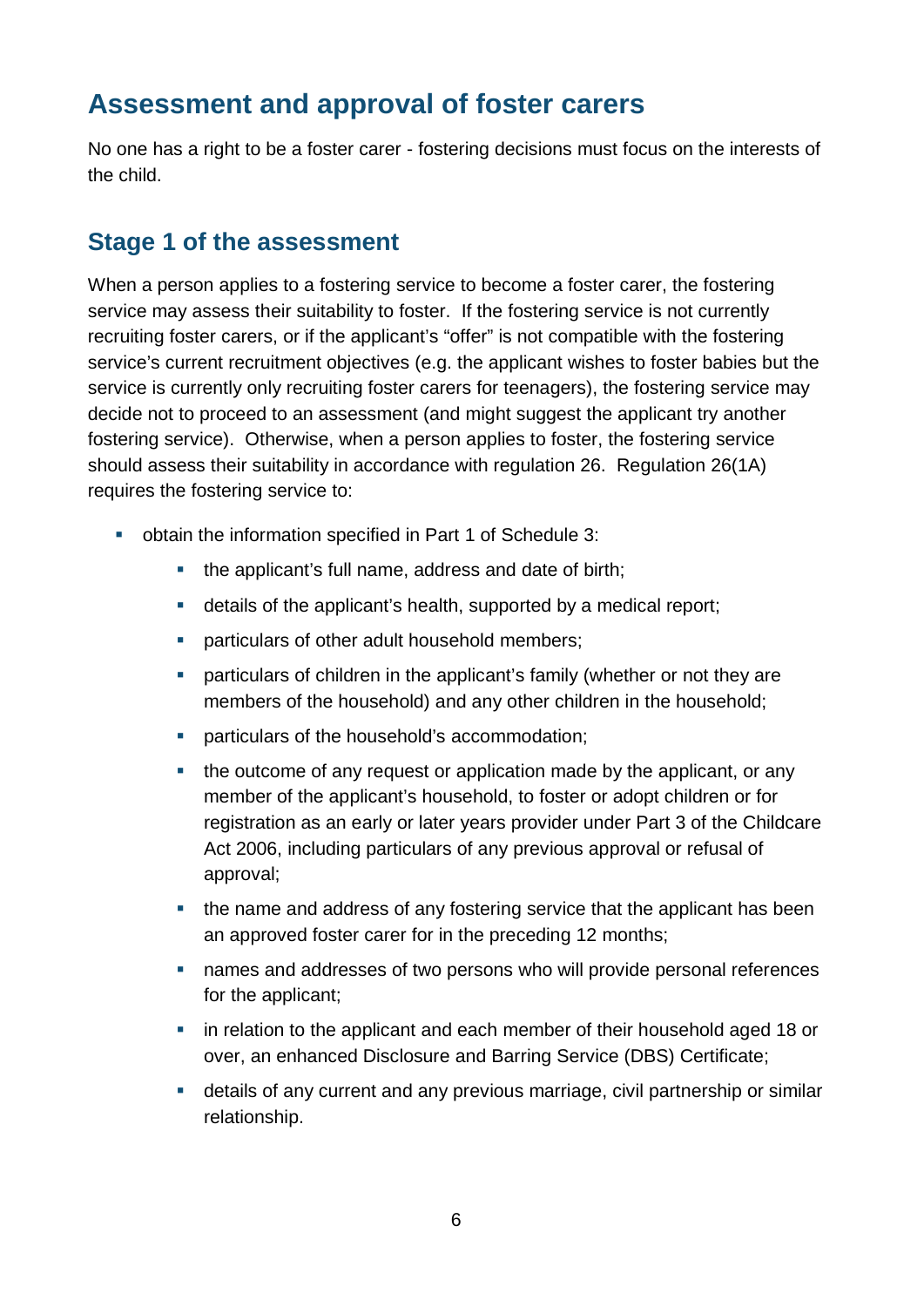- consult the local authority in whose area the applicant lives, if this is different to the fostering service; and
- **EXECT** interview at least two personal referees and prepare written reports of the interviews; or, if the person has been an approved foster carer for another fostering service in the preceding twelve months, request a written reference from that fostering service.

If an applicant has been a foster carer in the previous 12 months, and a written reference from their previous fostering service is obtained, there is no requirement to also interview personal referees. However, the fostering service can seek verbal and/or written references from personal referees, in addition to the fostering service's reference, if they choose to do so. If the previous fostering service does not provide a reference, for whatever reason, interviews with two personal referees must be conducted.

Where an applicant has been approved previously, or is currently approved, as a foster carer or prospective adopter, regulation 26(1A) gives the fostering service undertaking the current assessment the power to request access to records about the applicant held by the fostering service or adoption agency which granted the approval (provided that the applicant consents). That service/agency must provide access within 15 working days of a request being received (regulation 32(6) of the Fostering Services (England) Regulations and regulation 42(1) of the Adoption Agency Regulations). Guidance about how information should be shared is set out below. Records compiled by another fostering service, or an adoption agency, can be used to inform the new assessment of the applicant's suitability to foster. For instance, if previous partners have been interviewed in the past to verify facts, and the current assessing social worker is satisfied with the records in respect of these interviews, it should not be necessary to repeat the interviews if no further information is required. The assessing social worker should, however, satisfy themselves as to the quality and continuing relevance of the information before using it to inform the current assessment.

Once an applicant has contacted the fostering service to which they are applying, the fostering service should seek the information required by regulation 26(1A) as soon as possible.

Regulation 26(1B) and (1C) provide that at any point during stage 1 of the assessment process, if the fostering service's decision maker decides that the applicant is not suitable to foster, they must write to the applicant informing them of this decision and give full reasons for it. At the latest, the decision about whether or not the applicant has successfully completed stage 1 must be reached, and the applicant informed, within 10 working days of all the stage 1 information (regulation 26(1A)) being received.

If, within this timeframe, it is decided not to continue with an assessment because of information collected as part of stage 1, the applicant must be informed that they can complain via the fostering service's complaints process if they are unhappy with the way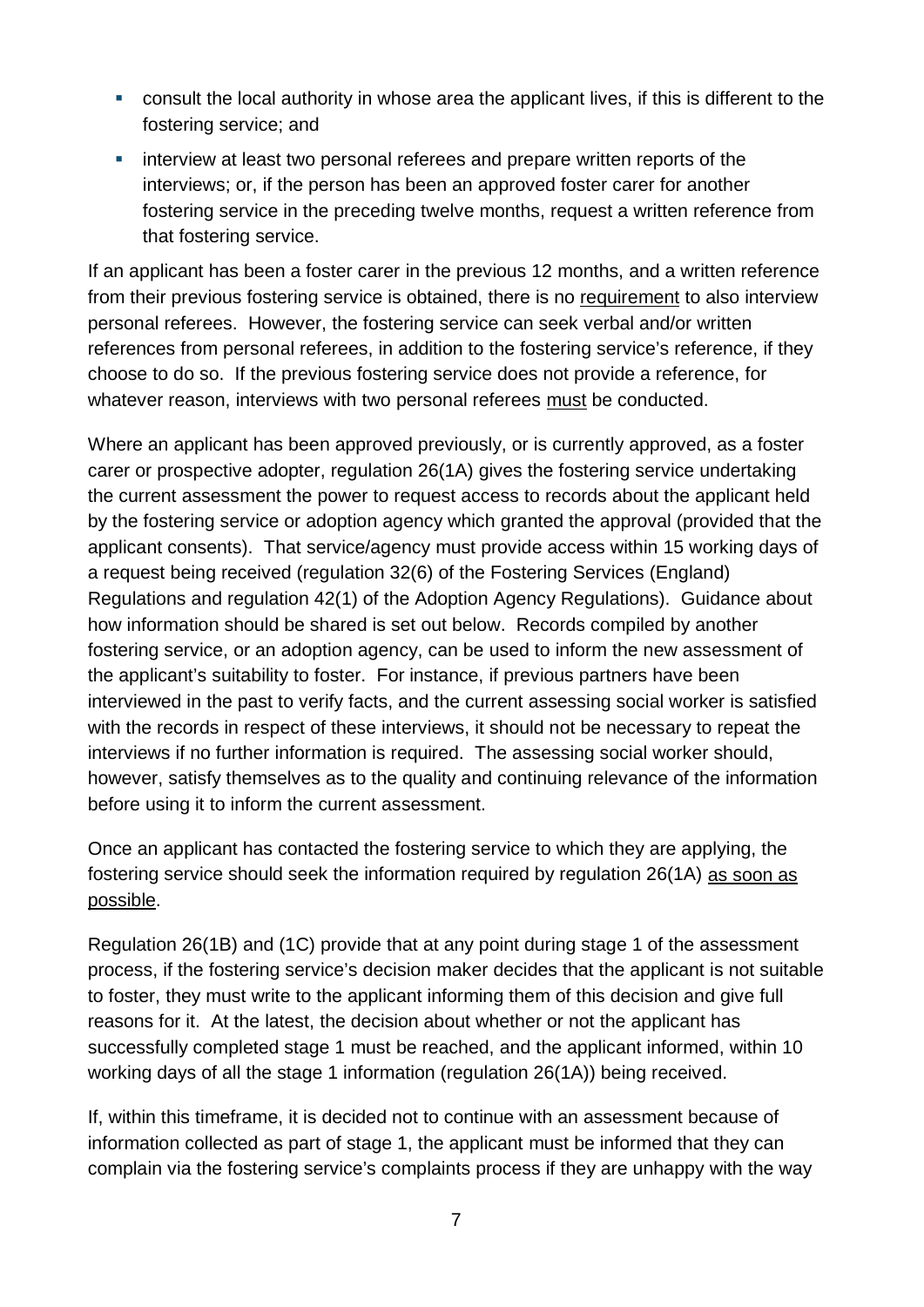in which their case has been handled. The complaints process should address whether or not the applicant's case has been handled in a reasonable way, rather than the question of the applicant's suitability to foster.

#### <span id="page-7-0"></span>**Stage 2 of the assessment**

Stage 1 of the assessment process is intended to provide the decision maker with basic information about the applicant to enable clearly unsuitable applicants to be sifted out without unnecessary bureaucracy or expenditure of time and resource by the fostering service or the applicant. More detailed information is collected in stage 2 of the assessment.

If it is decided to undertake stage 2 of the assessment, regulation 26(2) requires the fostering service to obtain the information about the applicant set out in Part 2 of Schedule 3:

- **details of personality;**
- religious persuasion and capacity to care for a child from any particular religious persuasion;
- racial origin, cultural and linguistic background and capacity to care for a child from any particular racial origin or cultural or religious background;
- **•** past and present employment or occupation, standard of living, leisure activity and interests;
- **•** previous experience (if any) of caring for their own and other children;
- skills, competence and potential relevant to their capacity to care effectively for a child placed with them.

This information must be taken into account in considering the suitability of the applicant to become a foster carer, and the suitability of their household, and be included in a written report to the fostering panel along with recommendations regarding any terms of approval. There are no specific requirements about the way in which assessment information must be collected or presented to panel.

Regulation 26(3) provides that if, before the assessment is complete, information comes to light indicating that the applicant is unlikely to be suitable to foster, a 'brief report' can be compiled setting out details of the assessment done and the reasons for considering the applicant unsuitable. The applicant must be:

- notified that the brief report is to be sent to the panel;
- **Perovided with a copy of the brief report; and**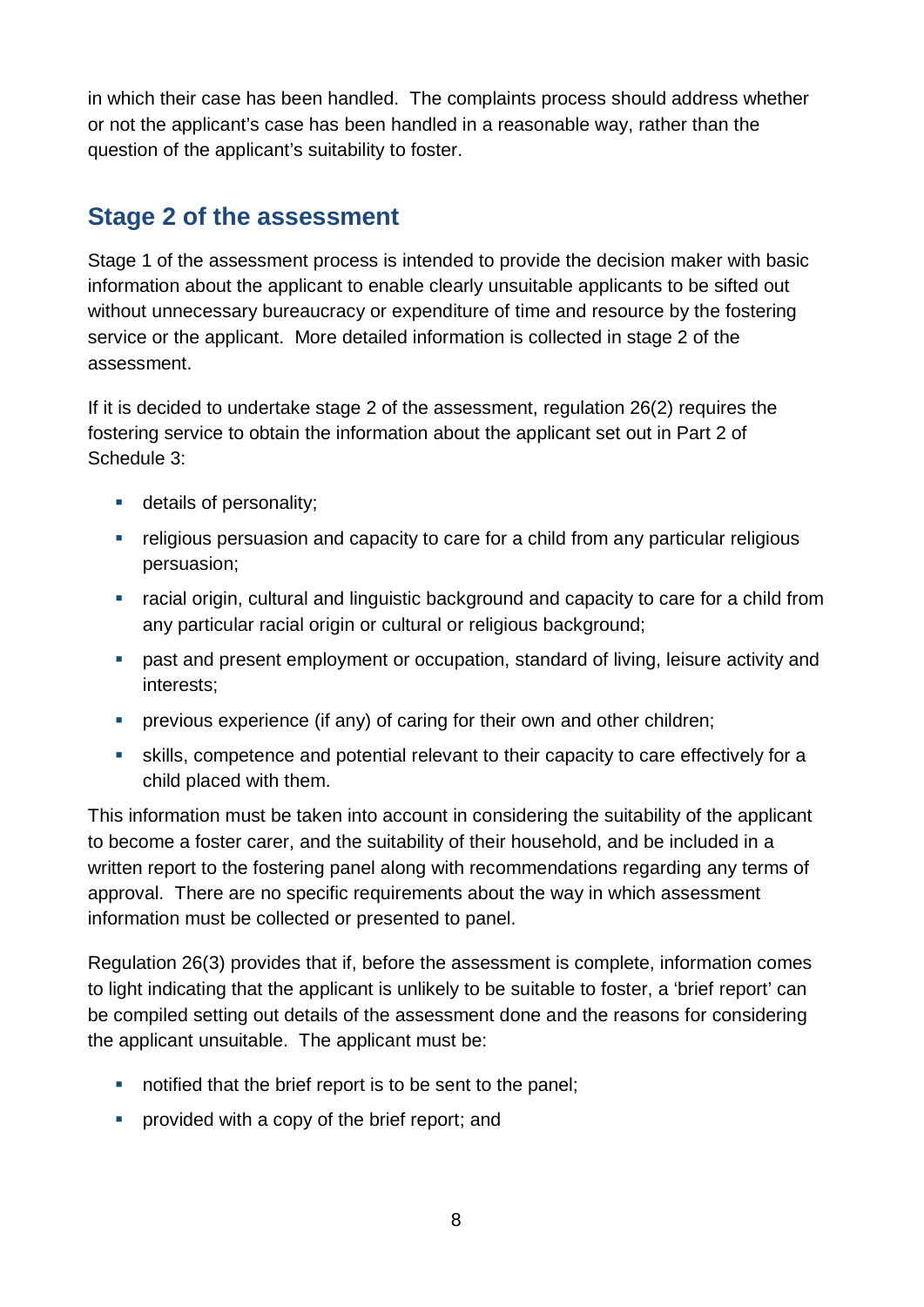given 10 working days from the date of the notification to send their observations to the fostering service provider.

The brief report should then be presented to the fostering panel for consideration, along with any observations submitted by the applicant and any other relevant information. The decision maker's determination about whether to terminate the assessment following a brief report must take account of the recommendations of the fostering panel.

A stage 2 assessment that has been started must be completed, unless:

- the assessment is terminated following a brief report;
- the applicant withdraws from the process;
- the applicant is deemed unsuitable as a result of stage 1 of the assessment (where stages 1 and 2 have been carried out in parallel); or
- **EXTER** it becomes apparent that the applicant or an adult member of their household has been convicted of, or cautioned for, a specified offence (defined in regulation 26(6)).

Stage 2 assessment information can be obtained, and the assessment carried out, in parallel with stage 1 of the assessment. However, if the decision maker determines that an applicant is unsuitable to foster more than 10 working days after the information required by regulation 26(1A) has been received, or as a result of information required by regulation 26(2), then the provider must follow the stage 2 procedure and the determination must take account of a fostering panel recommendation informed by either a brief report or a full assessment report.

Upon completion of stage 2, a written report covering both stages 1 and 2 of the assessment should be compiled, with recommendations about the applicant's suitability to foster and any terms of approval. As with a brief report, the applicant must be notified that the full assessment report is to be sent to the panel, provided with a copy of the report and given 10 working days from the date of the notification to send their observations to the fostering service provider. The full assessment report must then be presented to the fostering panel for consideration along with any observations submitted by the applicant and any other relevant information. A full assessment should be undertaken within a timescale which allows the fostering panel to make a recommendation on approval within eight months of the applicant first applying to be assessed. The decision maker must take the panel recommendation into account.

The Regulations only allow for the approval of individuals as suitable to foster. However, where two people will be sharing the care of a looked after child, whether they be a couple or any other partnership, the assessment of their suitability should be done jointly. Where a single foster carer takes a partner who will be sharing the care of any foster children, they must discuss this with their supervising social worker so that agreement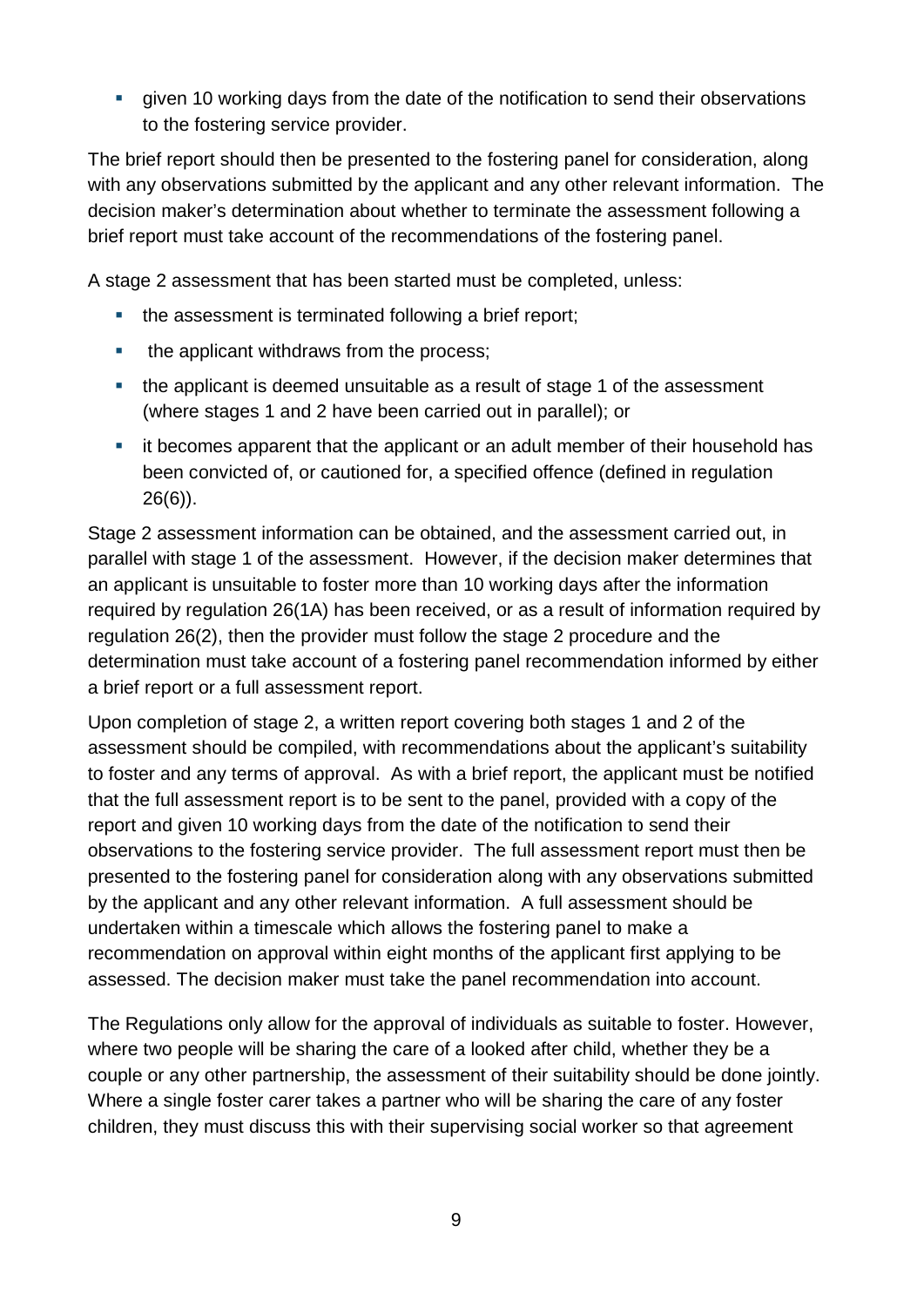can be reached about any implications for their approval to foster and so the partner's suitability to foster can be assessed within an appropriate timescale.

Subject to the next paragraph, nobody may be approved as a foster carer if they have been cautioned for, or convicted of, a specified offence, unless they were under the age of 18 at the time of the offence. Regulation 26(6) explains what is meant by a specified offence.

Regulation 26(8) allows the fostering service to consider the approval or continuing suitability of a foster carer for a particular child, even though they would have been debarred by regulation 26(5) or (7), if they or a member of their household are related to the child, or they are already acting as a foster carer for the child, providing the responsible authority is satisfied that the child's welfare requires it.

In considering an application by an individual (or a member of their household) who is employed by the fostering service or the wider organisation, care must be taken to avoid a conflict of interest.

In considering whether a relative, friend or other connected person should be approved as a foster carer, account must be taken of the needs of the child who would be placed with them and the capacity of the carer to meet those particular needs (standard 30<sup>[1](#page-9-0)</sup>). When a foster carer is being approved for a specific child only, there is no need to consider their suitability to care for other children. This is explained further in the statutory guidance on family and friends care.

Once a foster carer has been approved by a fostering service, they cannot be approved by another service until their original approval has been terminated.

Upon approval, foster carers should be issued with an agreed form of identification by the fostering service to enable their role as a foster carer to be verified.

<span id="page-9-0"></span><sup>&</sup>lt;sup>1</sup> Fostering Services: National Minimum Standards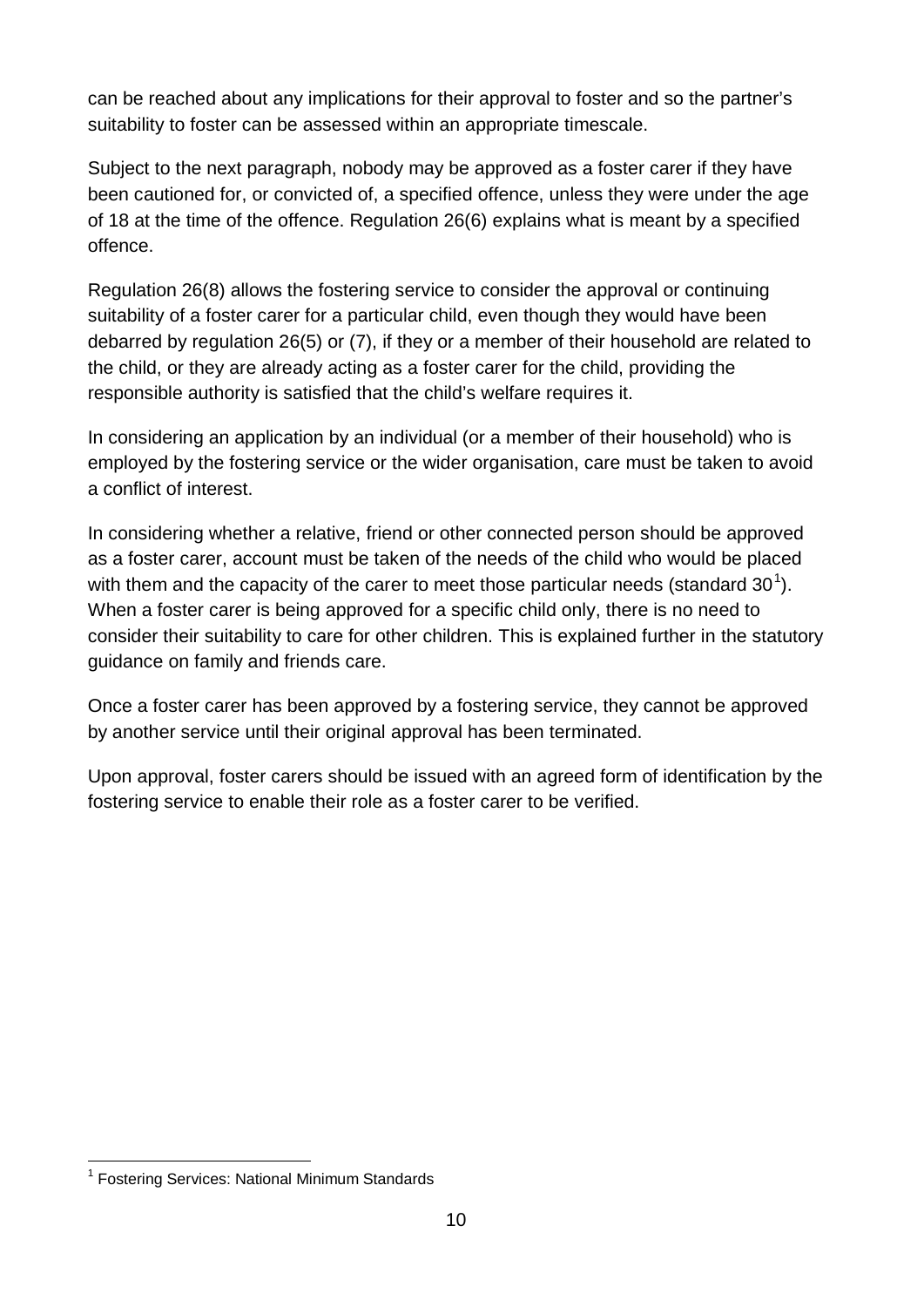# <span id="page-10-0"></span>**Sharing information for the purposes of foster carer or adopter assessments**

Sharing information about a person that is held in their existing foster carer or adopter records is permitted for the purposes of informing a new assessment of a person's suitability to foster or adopt. The intention is to ensure that the fostering service or adoption agency has all the relevant information that already exists about a person, so avoiding unnecessary delay in the process by which:

- an approved foster carer, or person who was an approved foster carer in the past, can be approved by a new fostering service;
- an approved foster carer can be approved as an adopter by an adoption agency;
- **a** a person who has been approved as an adopter can be approved by a fostering service.

## <span id="page-10-1"></span>**Personal information**

Personal information is information that relates to a living individual who can be identified:

- **from the information: or**
- **from the information and other information which is in the possession of, or is likely** to come into the possession of, the data controller<sup>[2](#page-10-3)</sup>, and includes any expression of opinion about the individual and any indication of the intentions of the data controller or any other person in respect of the individual.

## <span id="page-10-2"></span>**Sensitive personal data**

Sensitive personal data means personal data consisting of information as to -

- $\blacksquare$  the racial or ethnic origin of the data subject<sup>[3](#page-10-4)</sup>;
- his/her political opinions;
- his/her religious beliefs or other beliefs of a similar nature;
- whether s/he is a member of a trade union (within the meaning of the Trade Union and Labour Relations (Consolidation) Act 1992);
- **his/her physical or mental health or condition;**
- **his/her sexual life;**

<span id="page-10-3"></span> $2$  Data controller means a person who (either alone or jointly or in common with other persons) determines the purposes for which, and the manner in which, any personal data are, or are to be, processed.  $3$  Data subject means an individual who is the subject of personal data.

<span id="page-10-4"></span>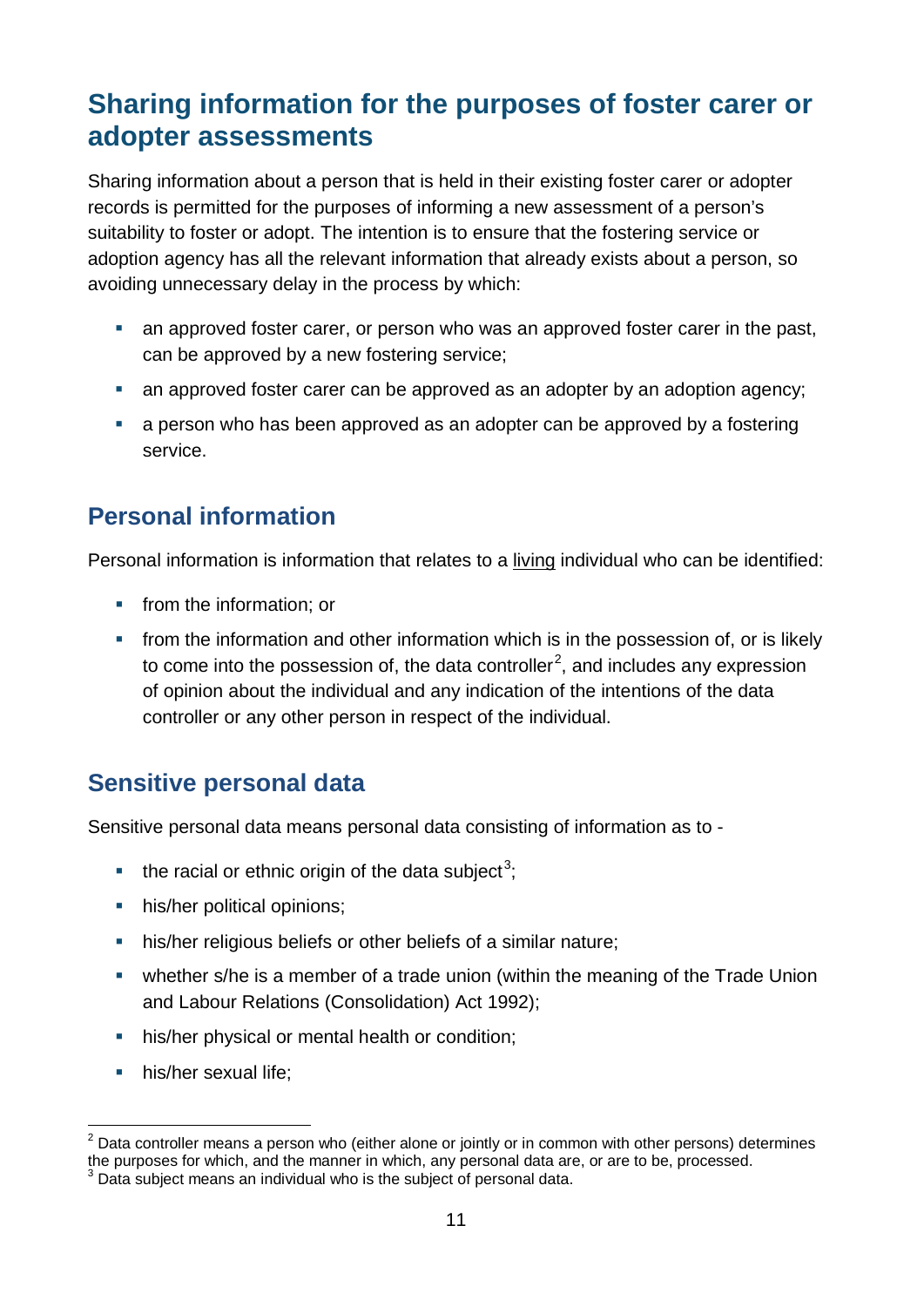- **the commission or alleged commission by him/her of any offence; or**
- any proceedings for any offence committed or alleged to have been committed by him/her, the disposal of such proceedings or the sentence of any court in such proceedings.

#### <span id="page-11-0"></span>**Sharing information with another fostering service or adoption agency**

Regulation 32(6) of the 2011 Regulations requires fostering services, and regulation 42(1) of the Adoption Agencies Regulations 2005 requires adoption agencies, to share information to support the assessment of a person's suitability to foster or adopt, if requested to do so by the fostering service or adoption agency undertaking the assessment.

As the information is being requested to support the individual's application to foster or adopt, only information about the individual and other relevant household members should be provided.

Information should only be shared with the informed, explicit consent of all parties referred to in the information, including young people where they have sufficient understanding to consent to the sharing of their information (if they do not have sufficient understanding, the consent of a person with parental responsibility would need to be obtained). This means that the person giving consent needs to understand why their information is to be shared, what will be shared, who will see their information, the purpose to which it will be put and the implications of sharing that information.

#### <span id="page-11-1"></span>**If consent is refused**

If consent is refused, the current fostering service or adoption agency should consider whether there is any information in the records that is a cause for concern. Any information about a foster carer's conduct or suitability to foster that has caused concern should be shared even if the individual has refused consent. If there are no such concerns, and the individual has refused consent, information should not be shared. This may require documents to be redacted to remove information relating to individuals that have refused consent (software is available to enable electronic redaction).

#### <span id="page-11-2"></span>**Information that should be shared**

Information that should be shared, upon request, in order to inform a new assessment of a person's suitability to foster or adopt includes: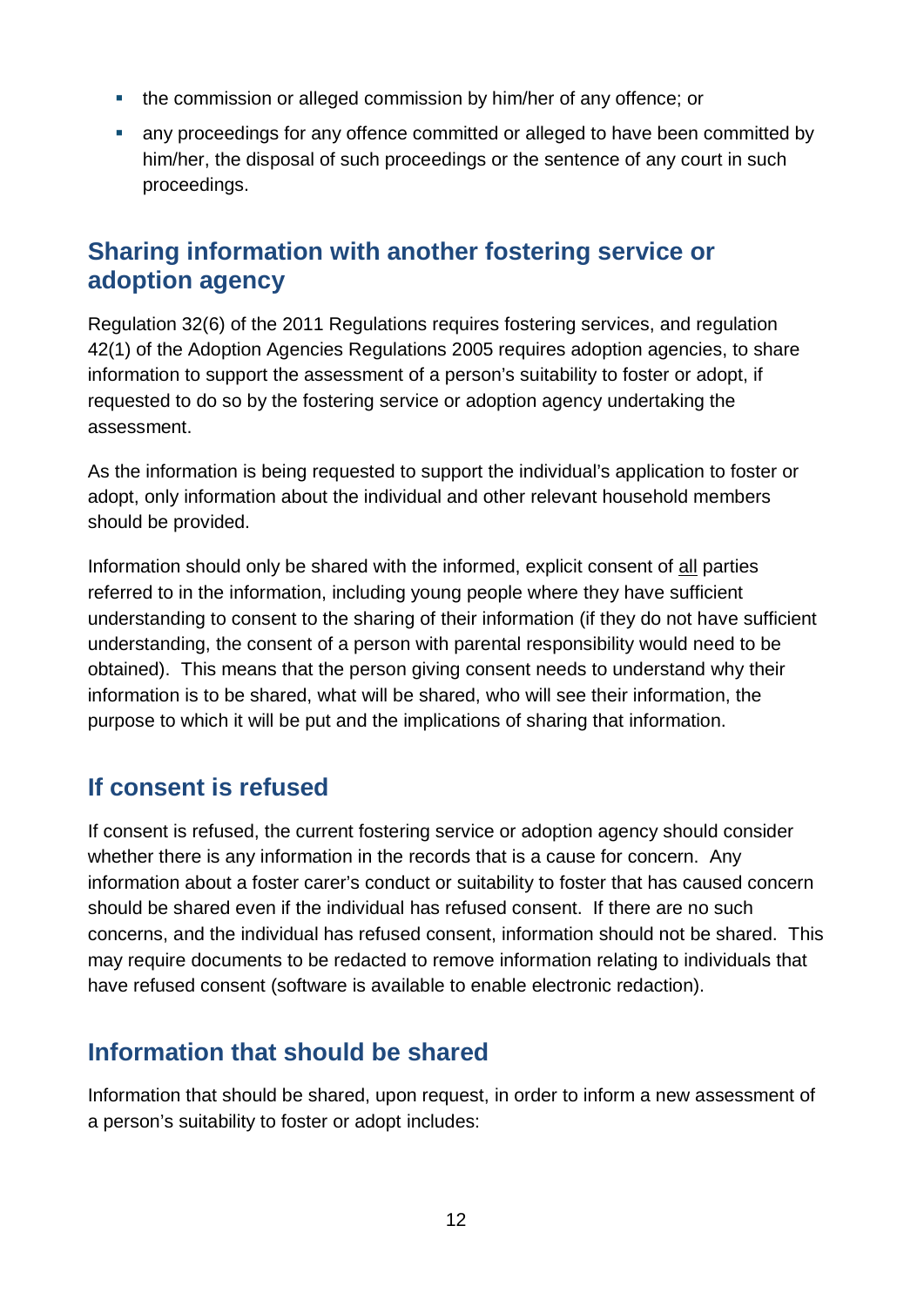- the report of the original assessment of the person's suitability to foster or adopt (if it is considered by the body requesting the information to be recent enough to be relevant);
- a copy of the report of the last review of the individual's continuing suitability to foster or adopt and any other review report considered useful to understanding the person's current suitability to foster or adopt;
- details of any concerns about standards of practice and what if anything is being done/has been done to address them;
- details of allegations made against the foster carer / adopter or their household members (taking into account guidance at paragraph 3.79 of the Children Act 1989 Guidance, Volume 4: Fostering Services); and
- any other information considered to be relevant to the assessment of the person's suitability to foster / adopt.

#### <span id="page-12-0"></span>**Foster carers' and adopters' rights to access, obtain a copy of and share information about themselves with others**

As set out above, a fostering service which holds information about a person they approved to foster is required to provide that information to a fostering service or adoption agency that asks for it for the purpose of assessing the person's suitability to foster or adopt. It is worth noting, however, that individuals themselves, in most cases, also have a right to obtain a copy of information held about them - known as a Subject Access Request - and could seek to do so in order to obtain records to inform an assessment of their approval to foster or adopt.

Individuals can make a request under the Data Protection Act 1998 (DPA) for any organisations they think are holding, using or sharing their personal information, to supply them with copies of both paper and computer records and related information. Organisations may charge a small fee – the maximum amount that can be charged is set by the Information Commissioner's Office.

In some circumstances fostering services may not have to supply all the individual's personal information in response to a Subject Access Request, including:

 where information about the individual includes information relating to another person and the other person has not given permission for their information to be shared, organisations are entitled to withhold this information. However, fostering services should try to comply with as much of the request as they can, redacting where necessary so that information can be shared; or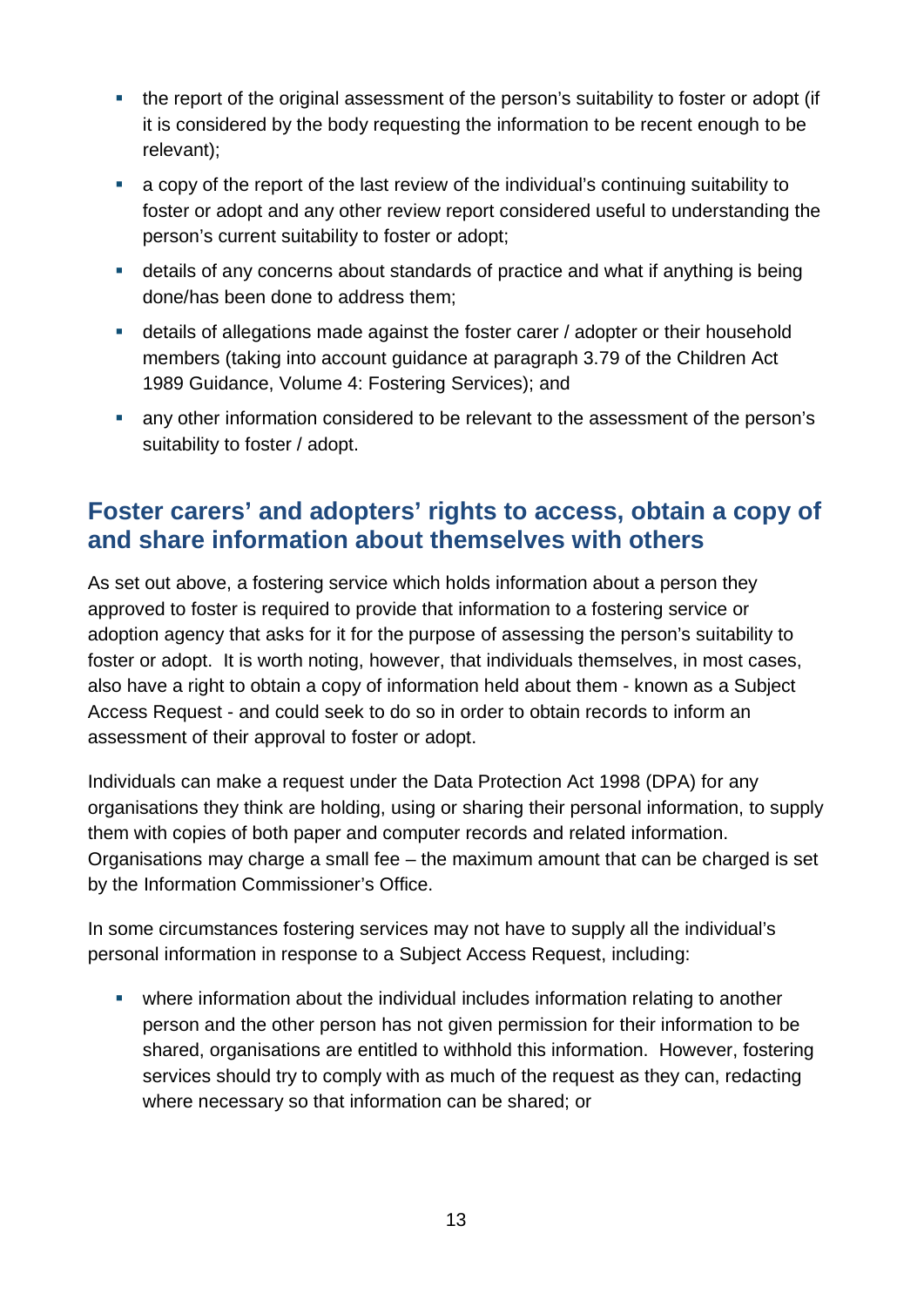**F** if complying with the Subject Access Request would put a criminal investigation at risk or is likely to cause serious harm to the physical or mental health of the individual or someone else.

A fostering service wishing to obtain a copy of a person's previous fostering or adoption records for the purpose of assessing their current suitability to foster is advised to obtain that information from the fostering service or adoption agency holding it, rather than from the individual. This avoids any possibility of information being changed.

## <span id="page-13-0"></span>**Timeframe for sharing information**

Requests from a fostering service or adoption agency for access to information should be accompanied by the written consent of the applicant to the sharing of their information. The receiving service should acknowledged the request within two working days, seek consent from all others referred to in the information within five working days and the information, redacted where necessary, should be provided within 15 working days.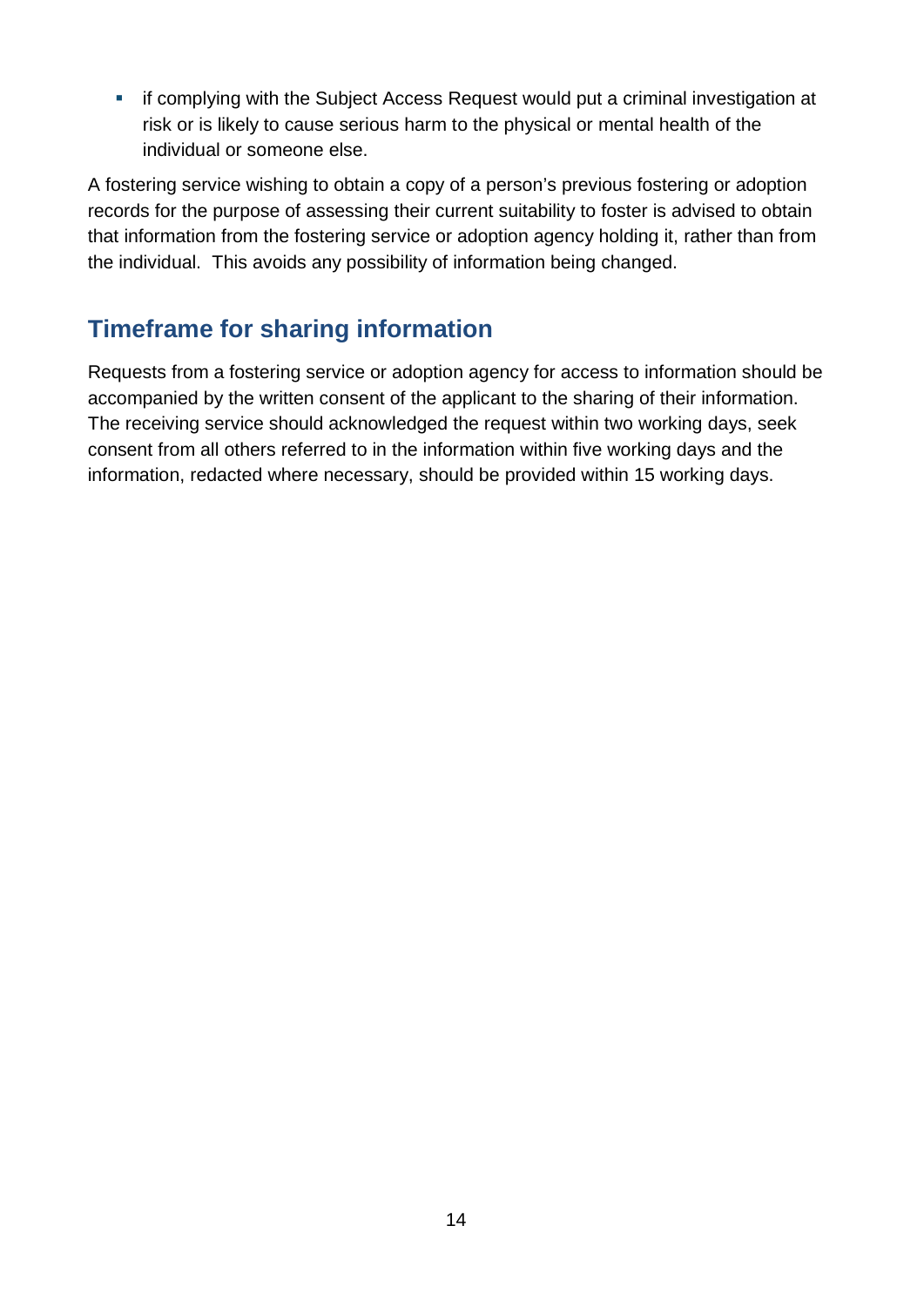# <span id="page-14-0"></span>**Independent Review Mechanism**

Where, following a completed stage 2 assessment or brief report, the fostering service considers that an applicant is unsuitable to be a foster carer, or where they consider that a foster carer's terms of approval should be changed, particular requirements apply. The applicant must be given a written determination - a notice that the decision maker proposes not to approve them as a foster carer or to amend their terms of approval, together with the reasons for this and, where the fostering panel made a recommendation, a copy of this. This is defined as a 'qualifying determination' by section 4 of the Independent Review of Determinations (Adoption and Fostering) Regulations 2009. The applicant must be advised that they may, within 28 days of the date of the notice, either submit written representations to the decision maker or apply to the Secretary of State for a review of the determination by the Independent Review Mechanism (IRM). The option to seek a review by the IRM does not apply if the applicant is considered unsuitable in accordance with regulation 26(7), where the foster carer or any member of their household age 18 or over has been convicted or cautioned in respect of a specified offence.

If, within 28 days, no representations are received and no application is made to the IRM, the decision maker is free to decide whether or not to approve the applicant as a foster carer (following a full assessment), continue the assessment (following a brief report) or amend their terms of approval. If representations are received, the matter must be referred back to the fostering panel and a decision then made taking account of the panel's further recommendations.

If the application is referred to the IRM, the fostering service must, within 10 working days of notification of this, supply the IRM with the documentation submitted to the fostering panel and any relevant information received subsequently, along with copies of the notices of determination (regulation 29). The decision maker must take account of the recommendation of the IRM, as well as that of the original fostering panel, in reaching a decision about approval.

A determination to change a foster carer's terms of approval is not a qualifying determination if, following a review of the carer's approval under regulation 28:

- the fostering service provides the foster carer with a written statement setting out whether they consider the foster carer's household, including any children placed there, to have additional support needs as a result of the change, if so what these support needs are and how they will be met, and
- the foster carer provides their written agreement to the change.

Foster carers must not be pressured to accept changes to their terms of approval.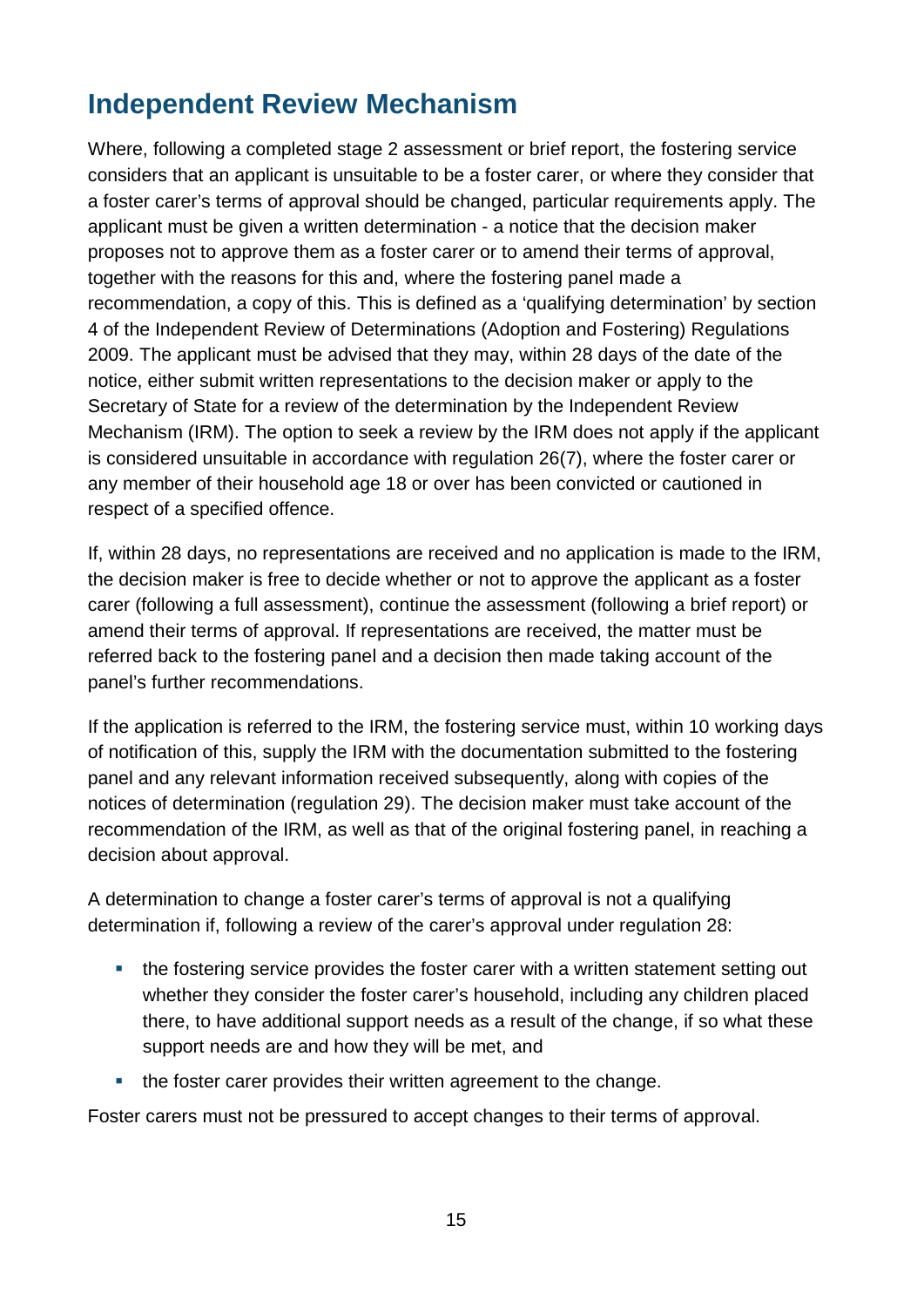# <span id="page-15-0"></span>**The usual fostering limit**

Schedule 7 to the Children Act 1989 (the 1989 Act) limits the number of children who may be fostered by a foster carer. The "usual fostering limit" is set at three. This means that no one may foster more than three children unless:

- the foster children are all siblings in relation to each other, or
- the local authority within whose area the foster carer lives exempts the foster carer from the usual fostering limit in relation to specific placements (in which case they must set out the terms as detailed below), and
- the foster carer's terms of approval allow it (any terms of approval must be compatible with the number of children the foster carer is caring for even if an exemption to the usual fostering limit has been granted, unless the placement is in an emergency and for less than six days).

A local authority cannot grant an exemption to the usual fostering limit to a foster carer living outside of its area.

In considering whether to exempt a person from the usual fostering limit, a local authority must have regard, in particular, to:

- the number of children the person proposes to foster;
- the arrangements which the person proposes for the care and accommodation of the fostered children;
- the intended and likely relationship between the person and the fostered children;
- the period of time for which s/he proposes to foster the children; and
- whether the welfare of the fostered children (and of any other children who are or will be living in the accommodation) will be safeguarded and promoted.

Where a local authority exempts a person from the usual fostering limit, it must notify the foster carer in writing:

- that s/he is exempted;
- of the children, described by name, whom s/he may foster; and
- of any condition to which the exemption is subject.

A local authority may at any time, by notice in writing, vary or cancel an exemption or impose, vary or cancel a condition to which the exemption is subject. In considering whether to do so, it must have regard, in particular, to the considerations in relation to granting an exemption, as set out above. It should also consider how it will review any exemption to the usual fostering limit. Local authorities are required to have a representations and complaints procedure in place in respect of these functions.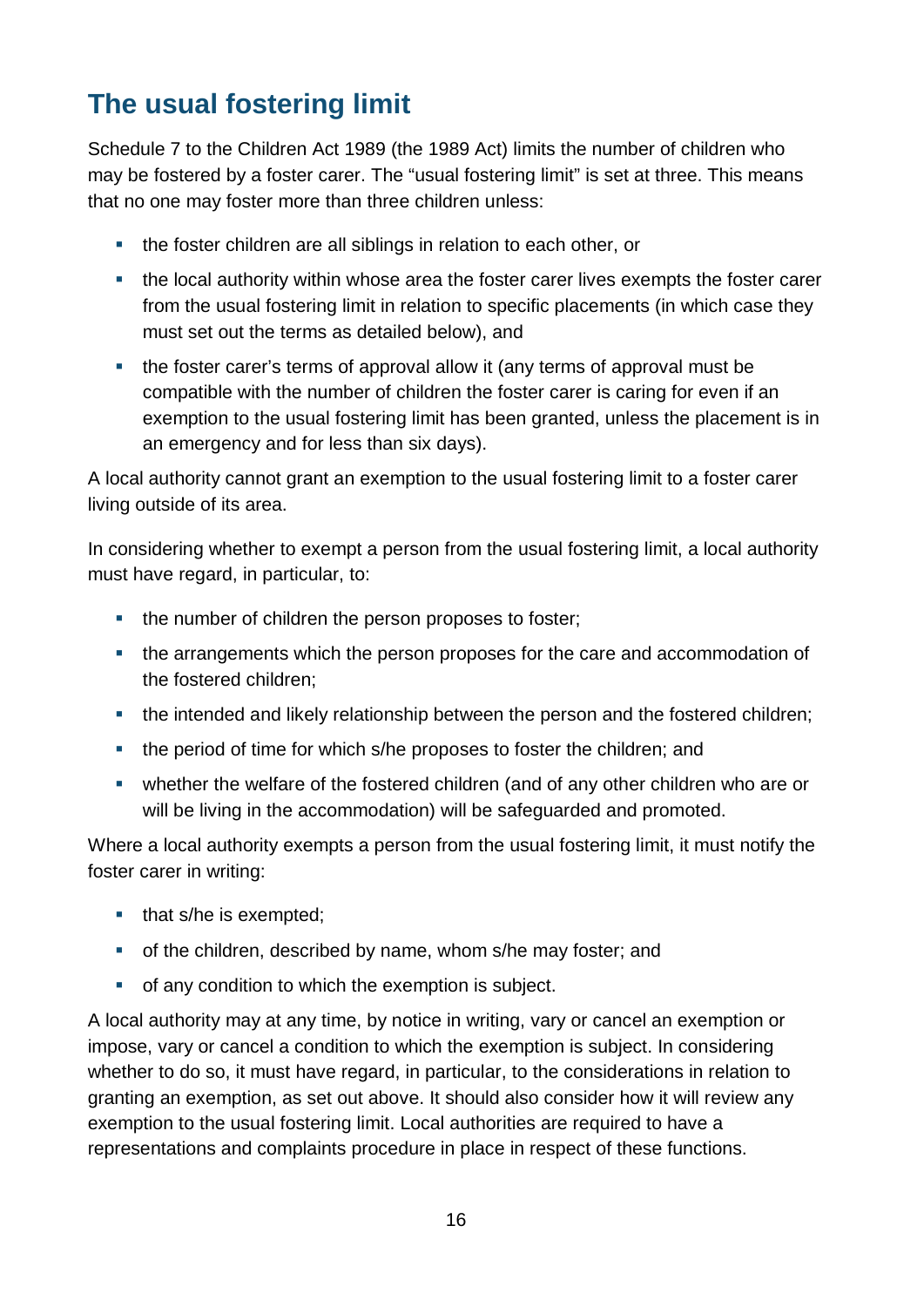The local authority should nominate an officer with delegated powers to grant exemptions from the usual fostering limit, and ensure that fostering services and agencies operating within the area are aware of the procedures to be followed in requesting such exemptions. Since the consequences of decisions in relation to exemptions from the usual fostering limit may be for children who are looked after by other local authorities and foster carers who are approved by fostering agencies, it is particularly important that decision-making should be both transparent and consistent. Local authorities may find it helpful to develop decision-making protocols between themselves and fostering agencies.

A person who either exceeds the usual fostering limit, or if exempted from the limit fosters a child who is not named in the exemption, is regarded as carrying on a children's home for the purposes of the 1989 Act and the Care Standards Act 2000, and so needs to be registered as such with Ofsted.

A child who is not looked after does not count towards the usual fostering limit. Nevertheless, the needs of all children within the household must be taken into account in deciding whether to grant an exemption from the usual fostering limit. This will be pertinent, for instance, if the foster carer is also offering parent and child arrangements.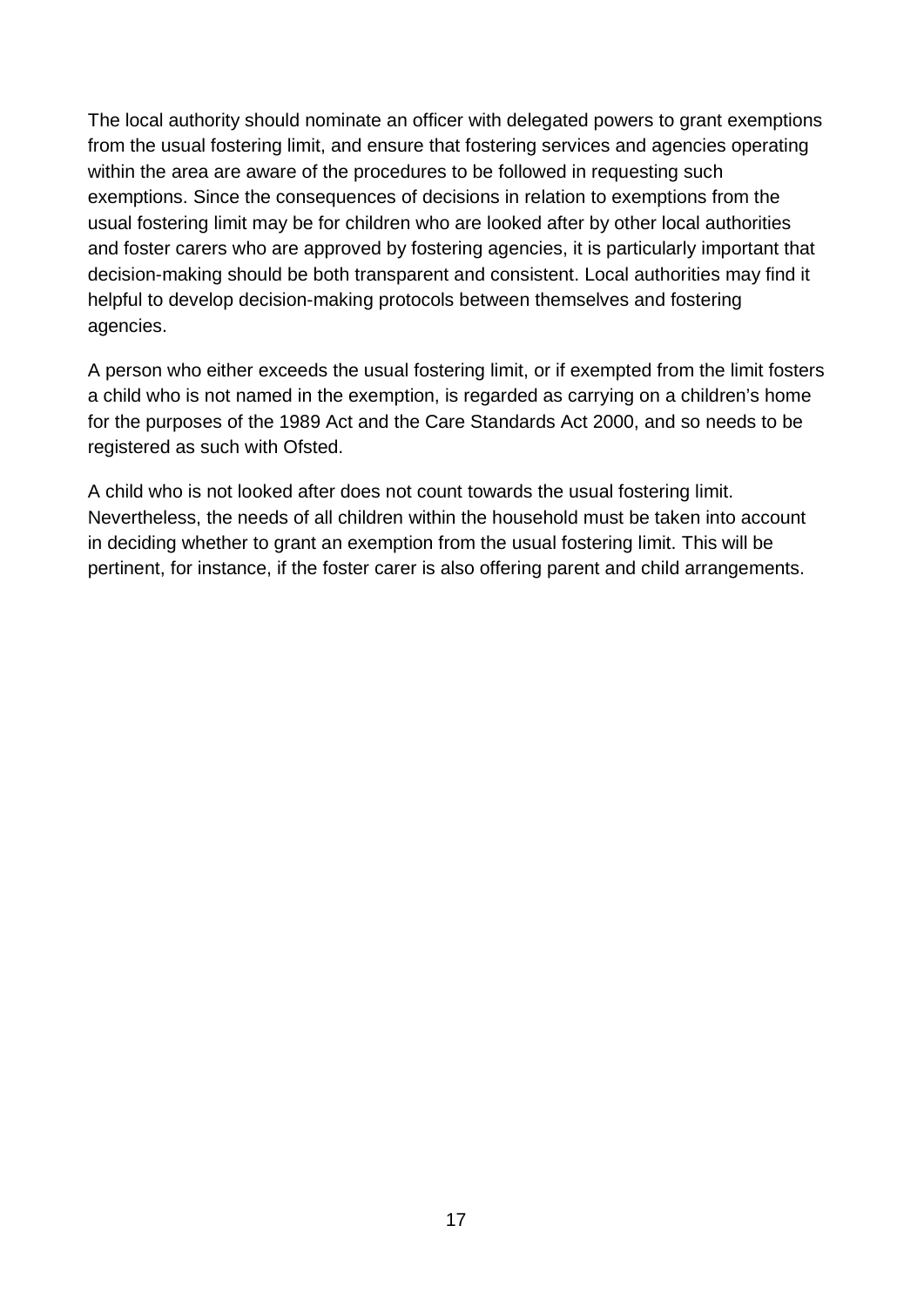## <span id="page-17-0"></span>**Reviews and terminations of approval of foster carers**

A foster carer may at any point give written notice that they wish to resign from the role, in which case their approval is automatically terminated 28 days after receipt of the notice by the fostering service (regulation 28(13)). The decision-maker does not have the power to decline a resignation as any resignation takes effect automatically after 28 days, but this need not prevent the fostering service from forming a view about the person's future suitability to be a foster carer. Fostering services may wish to advise a foster carer who indicates that they are considering giving written notice of their resignation that once this is given, it automatically takes effect after 28 days regardless of whether the foster carer withdraws their notice. Should a foster carer who has resigned want to foster again, their suitability would need to be reassessed in line with the 2011 Regulations. Once a foster carer has resigned the fostering service has no responsibility to confirm resignation through panel, although it may be helpful to notify the panel to inform its monitoring role.

Approval of all foster carers must be reviewed, and a decision about suitability made, within a year of approval, and thereafter whenever it is felt necessary, but at intervals of no more than twelve months. The review must consider whether the foster carer and their household continue to be suitable. The fostering service must make whatever enquiries it considers necessary to inform this judgement, which may include checks in relation to any new members of the household. Specifically, it must take into account the views of the foster carer, any child placed and the responsible authority for any child who has been in placement during the previous year. In practice, the latter will mean obtaining the views of the social worker for any child in placement since the last review (regulation 28).

A written report of the review must be prepared, and in the case of the first review this must be presented to the fostering panel for a recommendation. If it is decided, taking account of any recommendation from the fostering panel if applicable, that the foster carer and their household continue to be suitable, then the foster carer must be notified in writing.

Before making a decision that a foster carer or their household is no longer suitable, the decision maker must issue a qualifying determination and the procedure on page 15 must be followed. The same procedure applies where a fostering service considers that a foster carer's terms of approval should be amended, unless, as set out on page 15, there is written agreement to the change from the foster carer and a written statement from the fostering service stating whether there are any support needs resulting from the change, and if so what they are and how they will be met.

If a foster carer's approval is terminated, the foster carer must be notified in writing and a copy of the notice must be sent to the responsible authority for any child placed by another local authority and to the relevant local authority if the foster carer lives outside the area of the fostering service.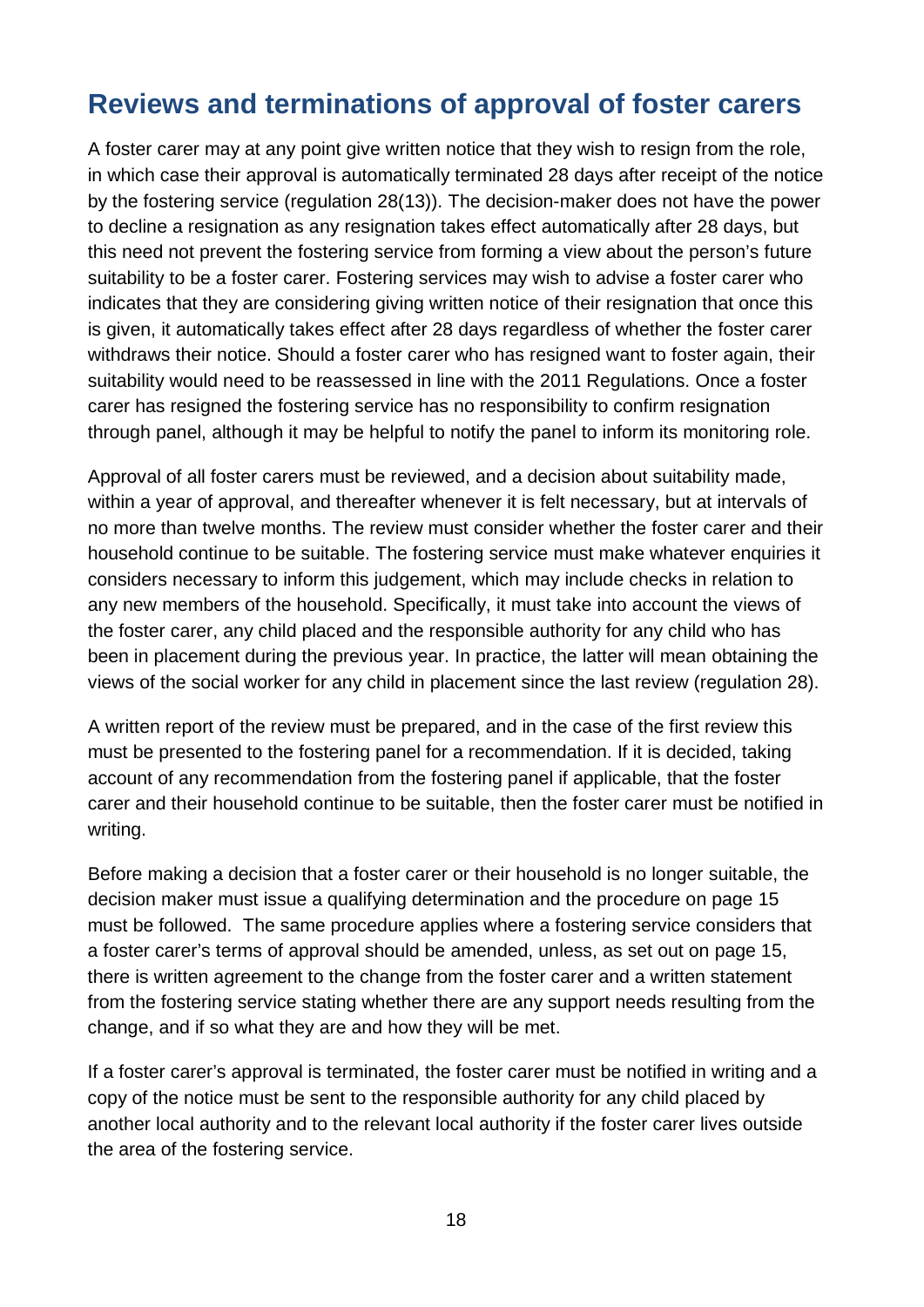# <span id="page-18-0"></span>**The decision maker**

The fostering service must identify a senior member of staff (usually referred to as the decision maker) who will receive the panel's recommendations and make decisions as required. More than one decision maker may be appointed, but they may not delegate their authority to another person. Standard 23 sets out the qualifications, knowledge and experience required of the decision maker. Regulation 27 requires that the decision maker must take account of the fostering panel's recommendation and any recommendation by the IRM before deciding whether or not to approve a person as a foster carer, and on what terms. Their decision must be made within seven working days of receipt of the panel's recommendation via the minutes (standard 14).

The decision maker is also responsible for deciding whether a person and their household remain suitable to foster, and whether the terms of approval remain suitable, following each review of the foster carer's approval. The decision should be based on the written report of the review; it must take account of any recommendation by the fostering panel (which must be provided on the occasion of the first review and may be provided for subsequent reviews) and any recommendation of the IRM.

In reaching a decision or making a qualifying determination, the decision maker should consider Hofstetter v LB Barnet and IRM [2009] EWCA 328 (Admin), in which the court set out guidance for the way in which an adoption agency decision maker should approach a case, whether it is a decision based on the agency panel's recommendation or the independent review panel's recommendation. This applies equally to fostering decision makers. The court said that it would be good discipline and appropriate for the decision maker to:

- **EXECT** list the material taken into account in reaching the decision;
- **identify key arguments;**
- consider whether they agree with the process and approach of the relevant panel(s) and are satisfied as to its fairness and that the panel(s) has properly addressed the arguments;
- consider whether any additional information now available to them that was not before the panel has an impact on its reasons or recommendation;
- **EXT** identify the reasons given for the relevant recommendation that they do or do not wish to adopt; and
- state (a) the adopted reasons by cross reference or otherwise and (b) any further reasons for their decision.

Once a foster carer is approved, they must be notified in writing of this fact and of any terms of the approval. Terms may specify, for instance, that they may foster only a specific named child or children, or may identify a maximum number of placements which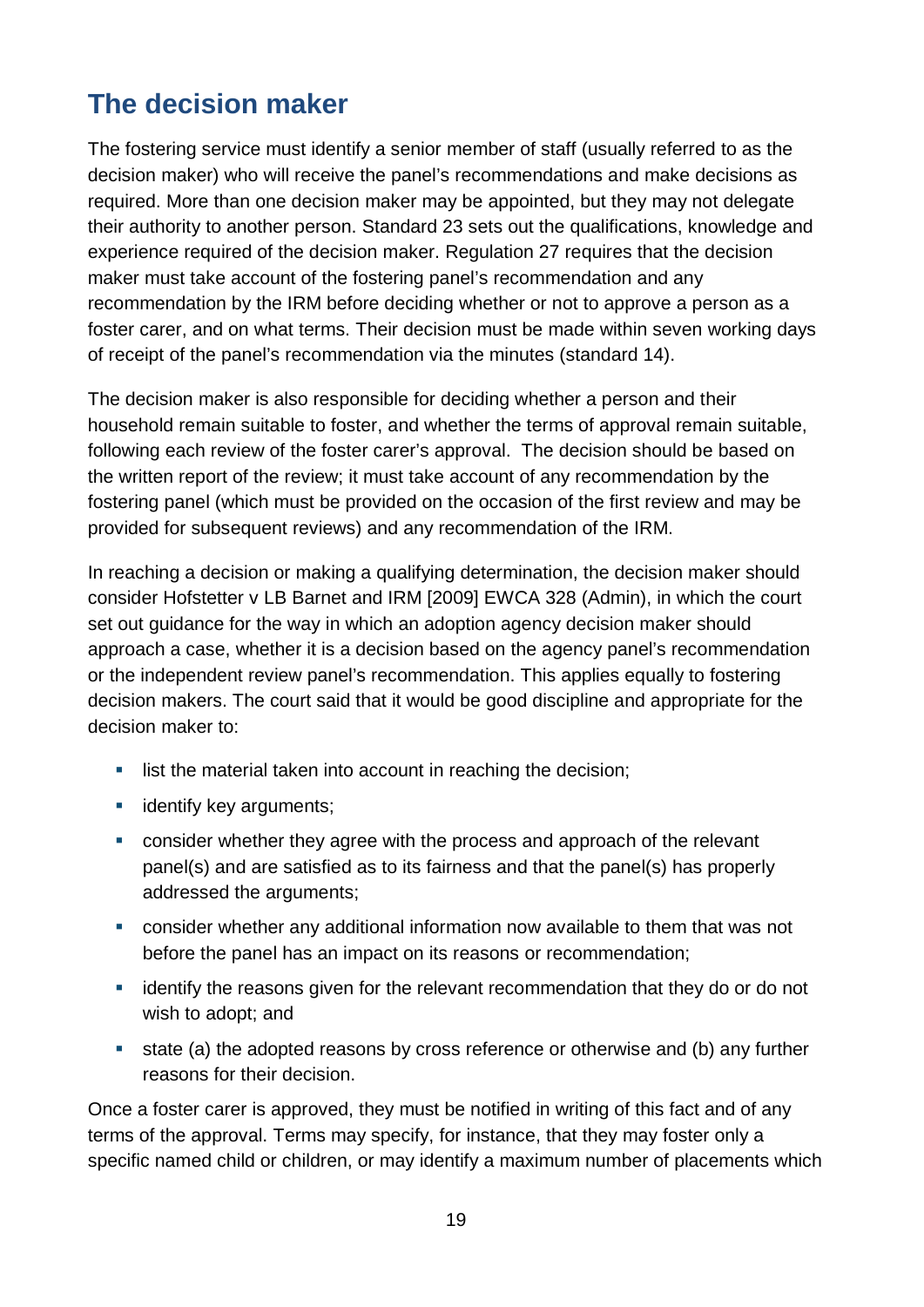may be made at any one time or an age range for children fostered. Terms may also include factors such as short term or long term placements, short break care, or inclusion in a particular fostering scheme. Foster carers must also enter into a foster care agreement, covering the matters set out in Schedule 5 to the Regulations (regulation 2 and standard 14).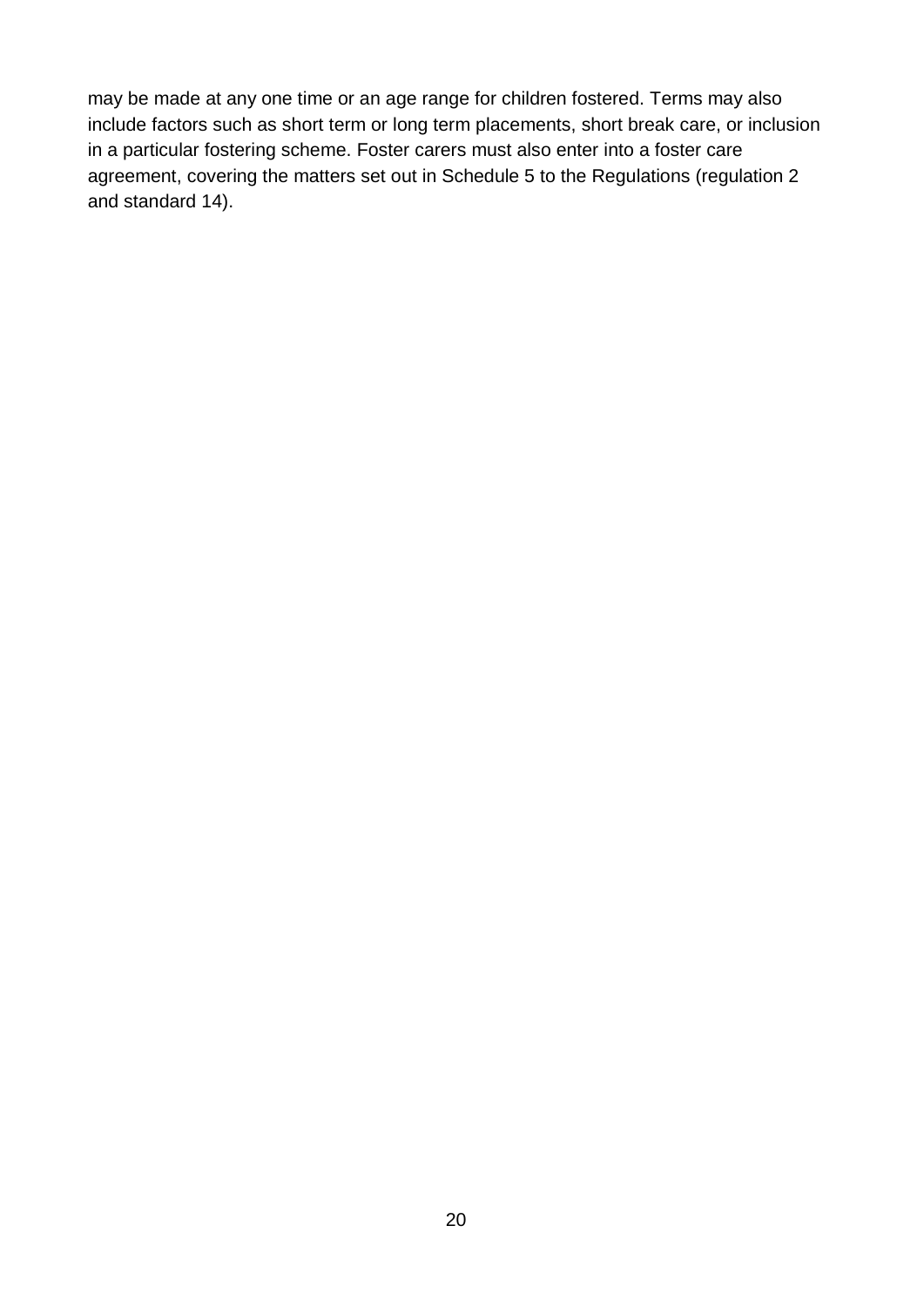# <span id="page-20-0"></span>**Further sources of information**

#### <span id="page-20-1"></span>**Other departmental advice and guidance you may be interested in:**

- **[The Children Act 1989 Guidance and Regulations, Volume 4: Fostering Services](http://www.education.gov.uk/aboutdfe/statutory/g00224400/children-act-1989-guidance-and-regulations-volume-4)**
- The Children Act 1989 Guidance and Regulations, Volume 2: Care Planning, [Placement and Case Review](http://media.education.gov.uk/assets/files/pdf/t/the%20children%20act%201989%20guidance%20and%20regulations%20vol%202%20-care%20planning%20placement%20and%20case%20review.pdf)
- **The Care Planning, Placement and Case Review and Fostering Services** [\(Miscellaneous Amendments\) Regulations 2013](http://www.legislation.gov.uk/uksi/2013/984/contents/made)
- **[Fostering Services: National Minimum Standards](http://media.education.gov.uk/assets/files/pdf/n/national%20minimum%20standards%20-%20fostering.pdf)**
- **[The Adoption Agencies Regulations 2005](http://www.legislation.gov.uk/uksi/2005/389/contents/made)**
- [The Adoption Agencies \(Miscellaneous Amendments\) Regulations 2013](http://www.legislation.gov.uk/uksi/2013/985/contents/made)
- **Information sharing quidance**
- [Family and Friends Care: Statutory Guidance for Local Authorities](http://webarchive.nationalarchives.gov.uk/20130401151715/https:/www.education.gov.uk/publications/standard/publicationDetail/Page1/DFE-00025-2011)

## <span id="page-20-2"></span>**Associated resources (external links)**

- Information Commissioner's Office's quick reference guide 'What is personal [data?'](http://www.ico.gov.uk/for_organisations/guidance_index/~/media/documents/library/Data_Protection/Detailed_specialist_guides/determining_what_is_personal_data_quick_reference_guide.ashx)
- Advice from the Information Commissioner's Office about **Subject Access [Requests](http://www.ico.org.uk/for_the_public/personal_information)**